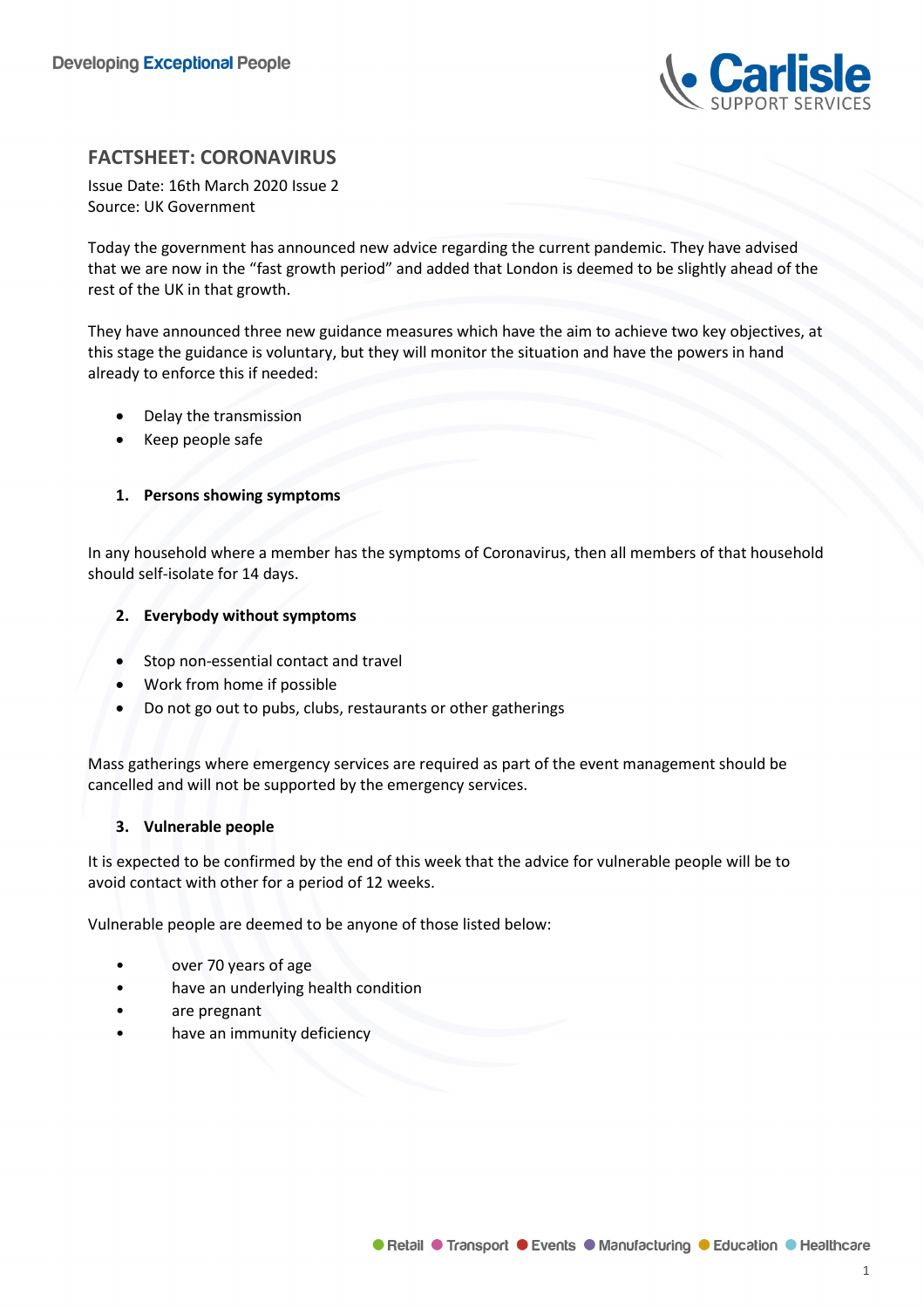

Issue Date: 16th March 2020 Issue 1 Source: Public Health England

# **1. Background and scope of guidance**

This guidance will assist employers and businesses in providing advice to staff on:

- the novel coronavirus, COVID-19
- how to help prevent spread of all respiratory infections including COVID-19
- what to do if someone with suspected or confirmed to have COVID-19 has been in a workplace setting
- what advice to give to individuals who have travelled to specific areas, as outlined by the Chief Medical Officer (CMO) (full list is available here)
- advice for the certification of absence from work resulting from COVID-19

# **2. Information about the virus**

A coronavirus is a type of virus. As a group, coronaviruses are common across the world. COVID-19 is a new strain of coronavirus first identified in Wuhan City, China in January 2020.

The incubation period of COVID-19 is between 2 to 14 days. This means that if a person remains well 14 days after contact with someone with confirmed coronavirus, they have not been infected.

## **3. Signs and symptoms of COVID-19**

The following symptoms may develop in the 14 days after exposure to someone who has COVID-19 infection:

- cough
- difficulty in breathing
- fever

Generally, these infections can cause more severe symptoms in people with weakened immune systems, older people, and those with long-term conditions like diabetes, cancer and chronic lung disease.

# **4. How COVID-19 is spread**

From what we know about other coronaviruses, spread of COVID-19 is most likely to happen when there is close contact (within 2 metres or less) with an infected person. It is likely that the risk increases the longer someone has close contact with an infected person.

Respiratory secretions produced when an infected person coughs or sneezes containing the virus are most likely to be the main means of transmission.

There are 2 main routes by which people can spread COVID-19:

infection can be spread to people who are nearby (within 2 metres) or possibly could be inhaled into the lungs.

it is also possible that someone may become infected by touching a surface, object or the hand of an infected person that has been contaminated with respiratory secretions and then touching their own mouth, nose, or eyes (such as touching door knob or shaking hands then touching own face)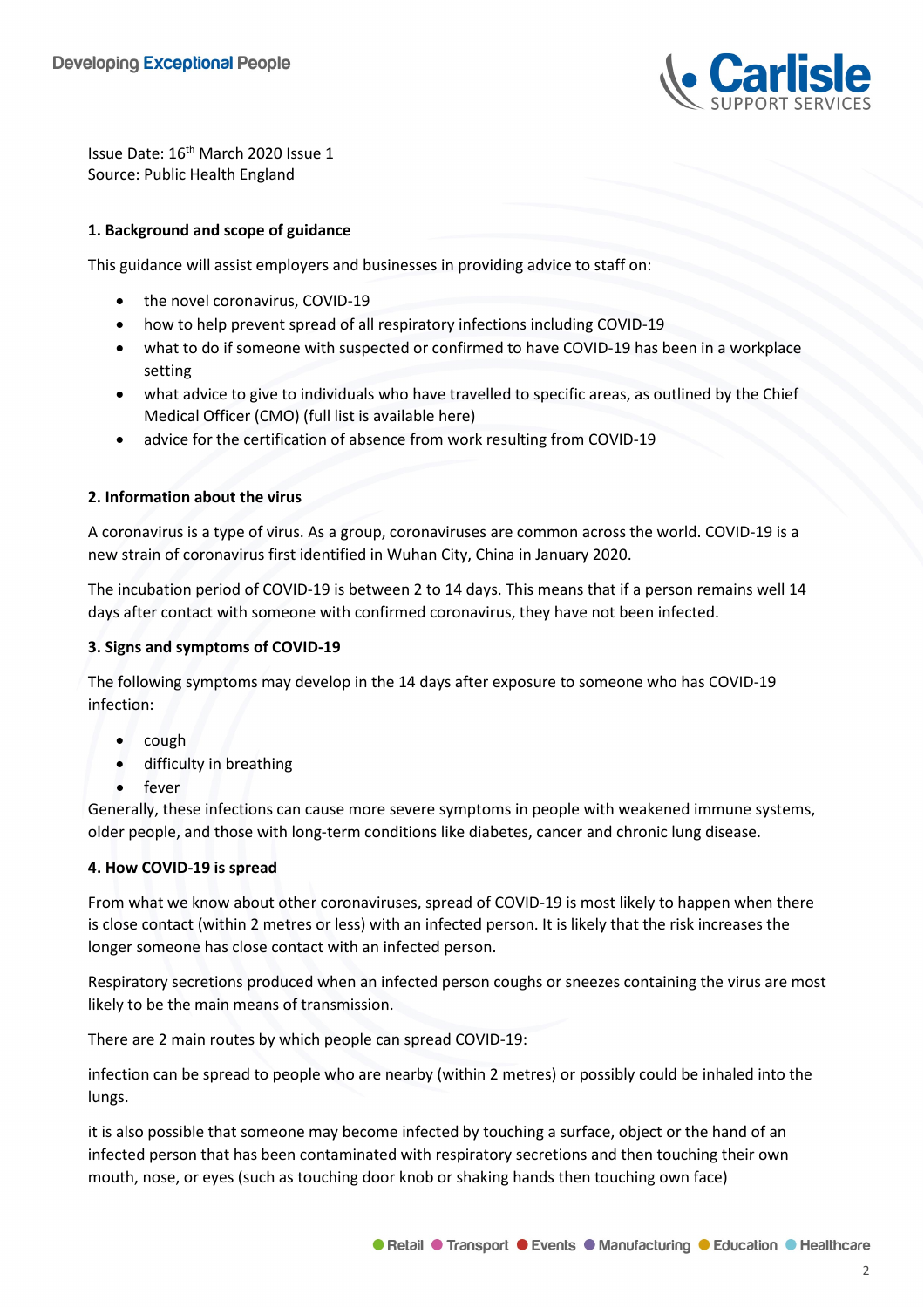

There is currently little evidence that people who are without symptoms are infectious to others.

## **5. Preventing spread of infection**

There is currently no vaccine to prevent COVID-19. The best way to prevent infection is to avoid being exposed to the virus.

Public Health England (PHE) recommends that the following general cold and flu precautions are taken to help prevent people from catching and spreading COVID-19:

- cover your mouth and nose with a tissue or your sleeve (not your hands) when you cough or sneeze.
- put used tissues in the bin straight away
- wash your hands with soap and water often use hand sanitiser gel if soap and water are not available.
- try to avoid close contact with people who are unwell
- clean and disinfect frequently touched objects and surfaces
- do not touch your eyes, nose or mouth if your hands are not clean

If you are worried about symptoms, please call NHS 111. Do not go directly to your GP or other healthcare environment.

Further information is available on the PHE blog and NHS.UK.

Face masks for the general public are not recommended to protect from infection, as there is no evidence of benefit from their use outside healthcare environments.

# **6. How long the virus can survive**

How long any respiratory virus survives will depend on a number of factors, for example:

- what surface the virus is on
- whether it is exposed to sunlight
- differences in temperature and humidity
- exposure to cleaning products

Under most circumstances, the amount of infectious virus on any contaminated surfaces is likely to have decreased significantly by 72 hours.

We know that similar viruses are transferred to and by people's hands. Therefore, regular hand hygiene and cleaning of frequently touched surfaces will help to reduce the risk of infection.

# **7. Guidance on facemasks**

Employees are not recommended to wear facemasks (also known as surgical masks or respirators) to protect against the virus. Facemasks are only recommended to be worn by symptomatic individuals (advised by a healthcare worker) to reduce the risk of transmitting the infection to other people.

PHE recommends that the best way to reduce any risk of infection is good hygiene and avoiding direct or close contact (closer than 2 metres) with any potentially infected person.

Any member of staff who deals with members of the public from behind a full screen will be protected from airborne particles.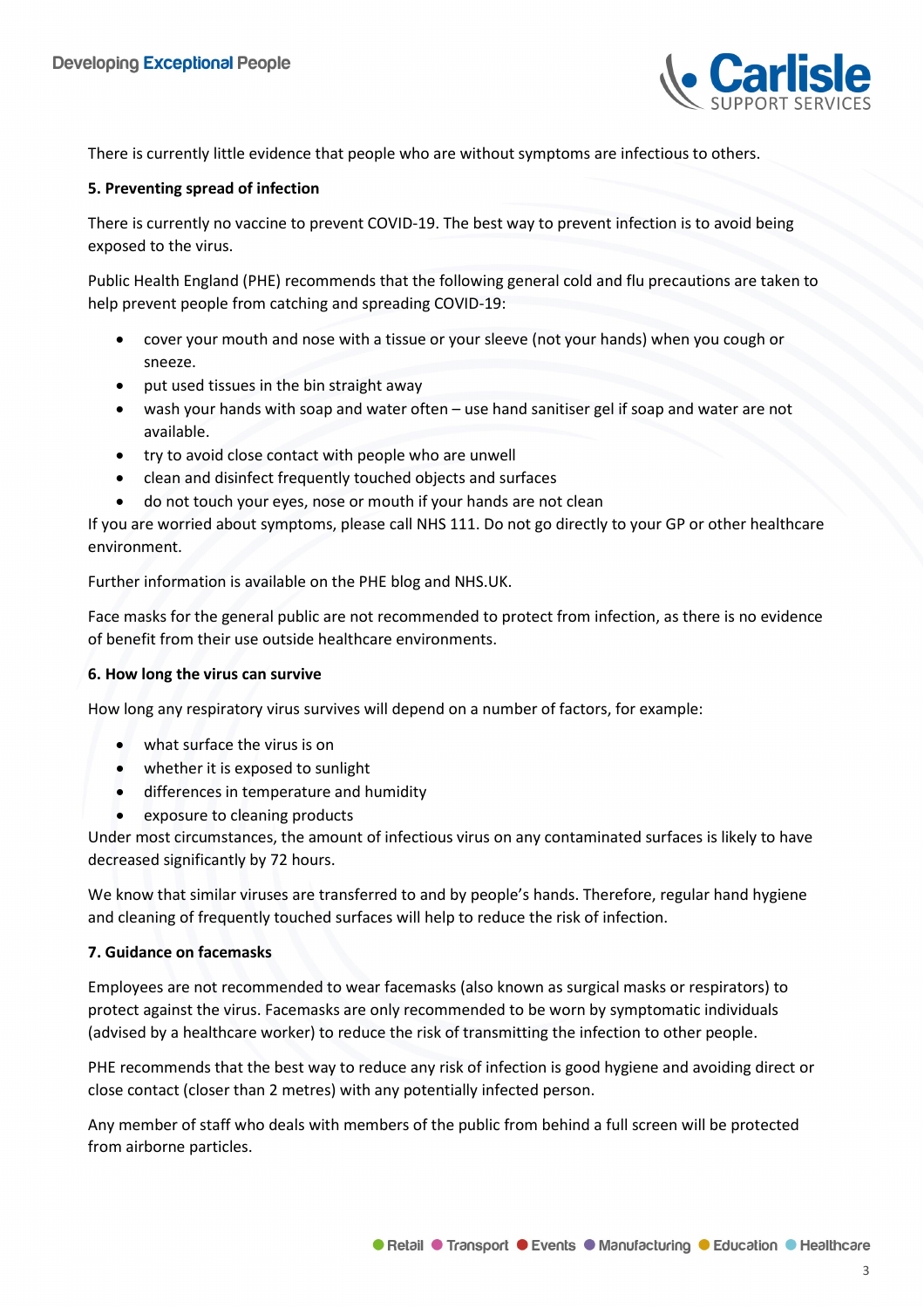

# **8. What to do if an employee or a member of the public becomes unwell and believe they have been exposed to COVID-19**

If the person has not been to specified areas in the last 14 days, then normal practice should continue.

If someone becomes unwell in the workplace and has travelled to China or other affected countries, the unwell person should be removed to an area which is at least 2 metres away from other people. If possible find a room or area where they can be isolated behind a closed door, such as a staff office. If it is possible to open a window, do so for ventilation.

The individual who is unwell should call NHS 111 from their mobile, or 999 if an emergency (if they are seriously ill or injured or their life is at risk) and explain which country they have returned from in the last 14 days and outline their current symptoms.

Whilst they wait for advice from NHS 111 or an ambulance to arrive, they should remain at least 2 metres from other people. They should avoid touching people, surfaces and objects and be advised to cover their mouth and nose with a disposable tissue when they cough or sneeze and put the tissue in a bag or pocket then throw the tissue in the bin. If they don't have any tissues available, they should cough and sneeze into the crook of their elbow.

If they need to go to the bathroom whilst waiting for medical assistance, they should use a separate bathroom if available.

#### **9. Returning from travel overseas to affected areas**

Advice has recently changed for what to do if you have returned in the last 14 days from specified countries or areas which is being updated on an ongoing basis. The advice now is to self-isolate for 14 days if you believe that you may have been in contact with a confirmed case. If you believe that you may have the symptoms, then self-isolate for 7 days. In both cases you should contact the NHS on 111 to inform them and to take any further advice specific to your case.

With regards to travel information to other countries outside the UK, we recommend following the Foreign and Commonwealth Office (FCO) country advice.

# **10. What to do if a member of staff or the public with suspected COVID-19 has recently been in your workplace**

For contacts of a suspected case in the workplace, no restrictions or special control measures are required while laboratory test results for COVID19 are awaited. In particular, there is no need to close the workplace or send other staff home at this point. Most possible cases turn out to be negative. Therefore, until the outcome of test results is known there is no action that the workplace needs to take.

# **11. What to do if a member of staff or the public with confirmed COVID-19 has recently been in your workplace**

Closure of the workplace is not recommended.

The management team of the office or workplace will be contacted by the PHE local Health Protection Team to discuss the case, identify people who have been in contact with them and advise on any actions or precautions that should be taken.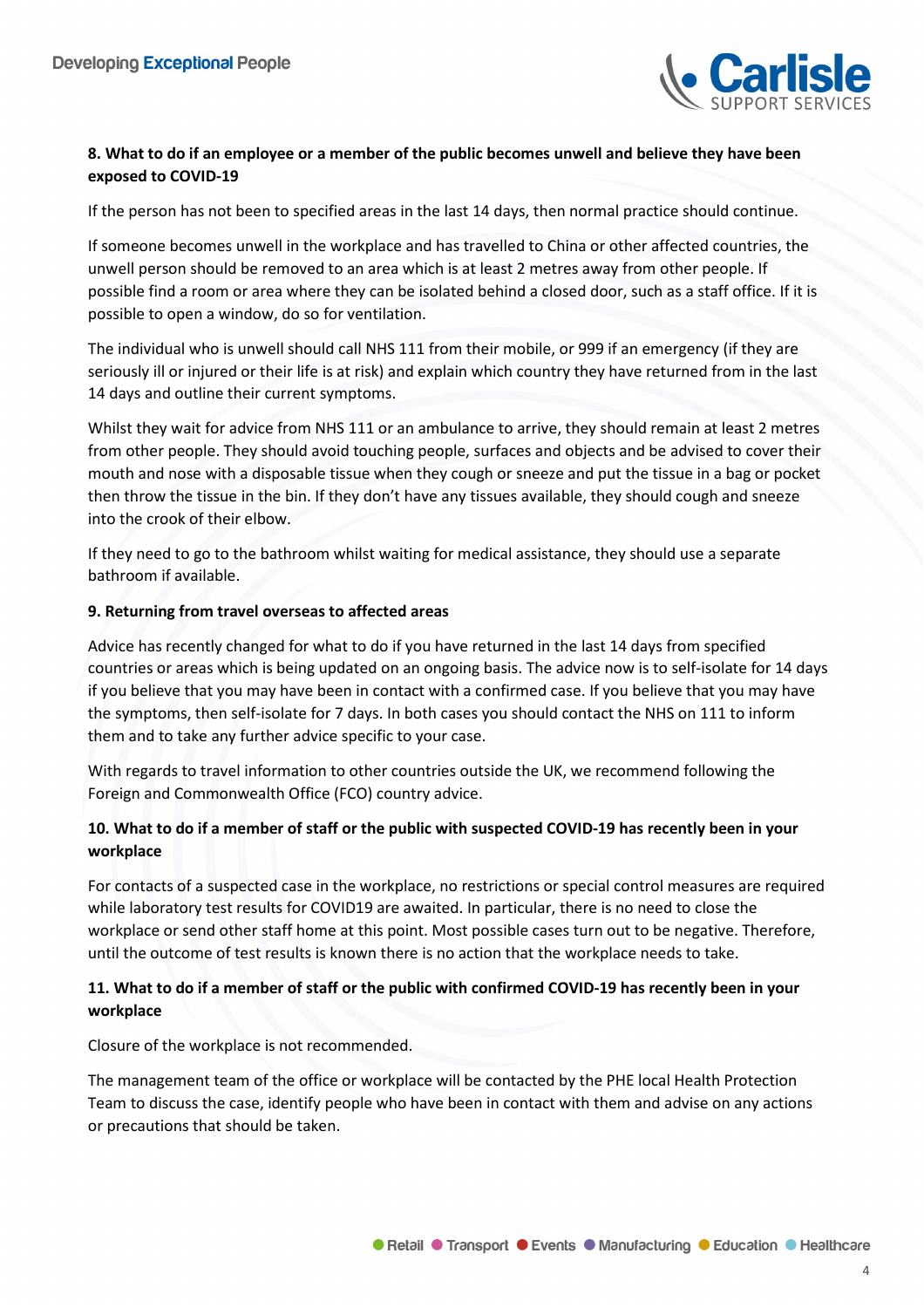

A risk assessment of each setting will be undertaken by the Health Protection Team with the lead responsible person. Advice on the management of staff and members of the public will be based on this assessment.

The Health Protection Team will also be in contact with the case directly to advise on isolation and identifying other contacts and will be in touch with any contacts of the case to provide them with appropriate advice.

Advice on cleaning of communal areas such as offices or toilets will be given by the Health Protection Team. and is outlined later in this document.

# **12. When individuals in the workplace have had contact with a confirmed case of COVID-19**

If a confirmed case is identified in your workplace, the local Health Protection Team will provide the relevant staff with advice. These staff include:

- any employee in close face-to-face or touching contact
- talking with or being coughed on for any length of time while the employee was symptomatic
- anyone who has cleaned up any bodily fluids
- close friendship groups or workgroups
- any employee living in the same household as a confirmed case

Contacts are not considered cases and if they are well they are very unlikely to have spread the infection to others:

- those who have had close contact will be asked to stay at home for 14 days from the last time they had contact with the confirmed case and follow the home isolation advice sheet
- they will be actively followed up by the Health Protection Team
- if they develop new symptoms or their existing symptoms worsen within their 14-day observation period they should call NHS 111 for reassessment
- if they become unwell with cough, fever or shortness of breath they will be tested for COVID-19
- if they are unwell at any time within their 14-day observation period and they test positive for COVID-19 they will become a confirmed case and will be treated for the infection

Staff who have not had close contact with the original confirmed case do not need to take any precautions and can continue to attend work.

# **13. Certifying absence from work**

By law, medical evidence is not required for the first 7 days of sickness. After 7 days, it is for the employer to determine what evidence they require, if any, from the employee. This does not need to be fit note (Med 3 form) issued by a GP or other doctor.

Your employee will be advised to isolate themselves and not to work in contact with other people by NHS 111 or PHE if they are a carrier of, or have been in contact with, an infectious or contagious disease, such as COVID-19.

We strongly suggest that employers use their discretion around the need for medical evidence for a period of absence where an employee is advised to stay at home due to suspected COVID-19, in accordance with the public health advice being issued by the government.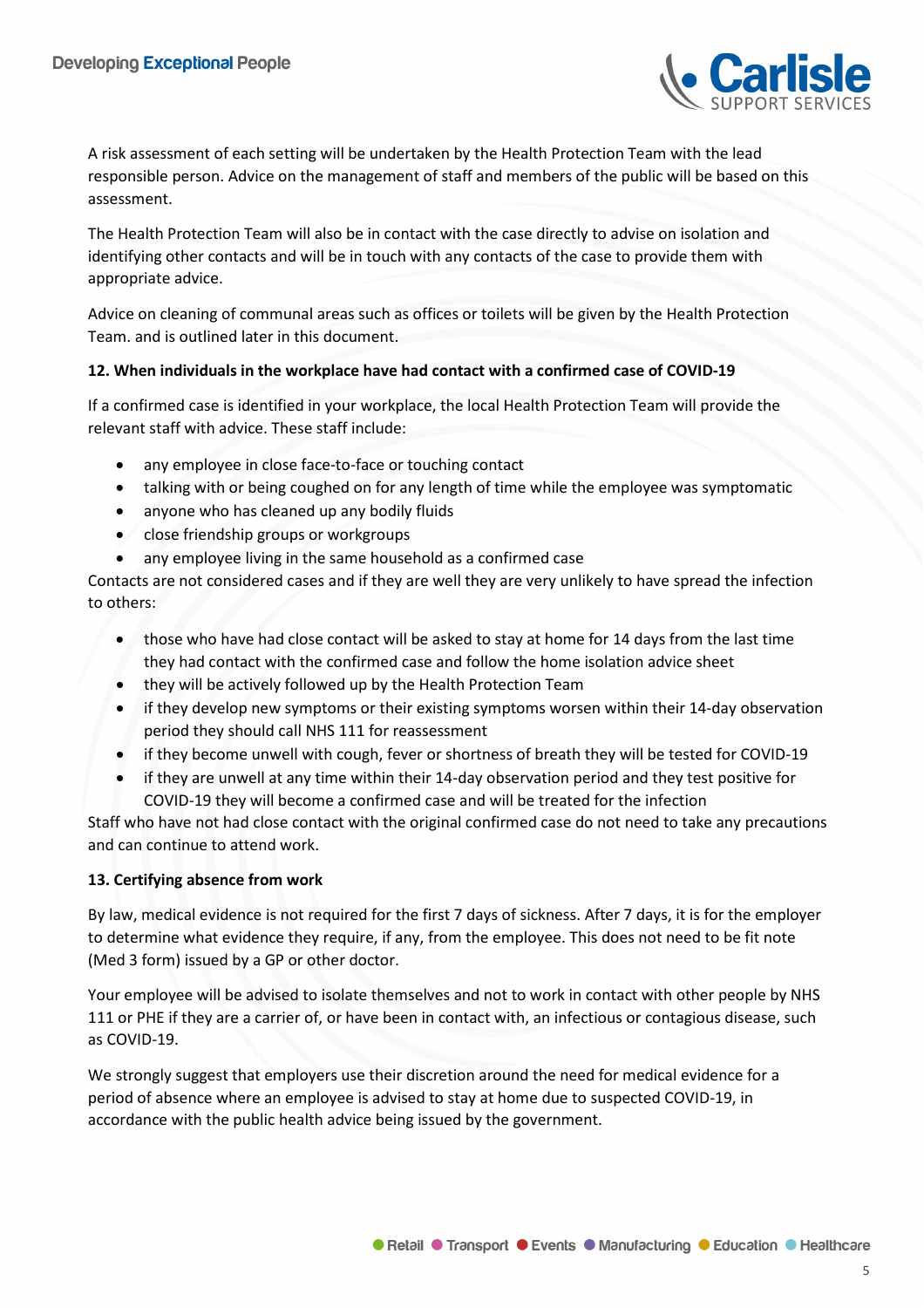

# **14. Handling post, packages or food from affected areas**

Employees should continue to follow existing risk assessments and safe systems of work. There is no perceived increase in risk for handling post or freight from specified areas.

## **15. Cleaning offices and public spaces where there are suspected or confirmed cases of COVID-19**

Coronavirus symptoms are similar to a flu-like illness and include cough, fever, or shortness of breath. Once symptomatic, all surfaces that the person has come into contact with must be cleaned including:

- all surfaces and objects which are visibly contaminated with body fluids
- all potentially contaminated high-contact areas such as toilets, door handles, telephones

Public areas where a symptomatic individual has passed through and spent minimal time in (such as corridors) but which are not visibly contaminated with body fluids do not need to be specially cleaned and disinfected.

If a person becomes ill in a shared space, these should be cleaned using disposable cloths and household detergents, according to current recommended workplace legislation and practice.

#### **16. Rubbish disposal, including tissues**

All waste that has been in contact with the individual, including used tissues, and masks if used, should be put in a plastic rubbish bag and tied when full. The plastic bag should then be placed in a second bin bag and tied. It should be put in a safe place and marked for storage until the result is available. If the individual tests negative, this can be put in the normal waste.

Should the individual test positive, you will be instructed what to do with the waste.

# **17. Stay at home guidance**

This advice is for people with symptoms of coronavirus (COVID-19), including those with a diagnosis of coronavirus (COVID-19) infection, who must remain at home until they are well.

# The main messages are:

- if you have symptoms of coronavirus infection (COVID-19), however mild, do not leave your home for 7 days from when your symptoms started
- this action will help protect others in your community while you are infectious
- plan ahead and ask others for help to ensure you can successfully stay at home
- ask your employer, friends and family to help you to get the things you need to stay at home
- stay at least 2 metres (about 3 steps) away from other people in your home whenever possible
- sleep alone, if possible
- wash your hands regularly for 20 seconds, each time using soap and water, or use hand sanitiser
- stay away from vulnerable individuals, such as the elderly and those with underlying health conditions, as much as possible
- you do not need to call NHS 111 to go into self-isolation. If your symptoms worsen during home isolation or are no better after 7 days, contact NHS 111 online. If you have no internet access, call NHS 111. For a medical emergency dial 999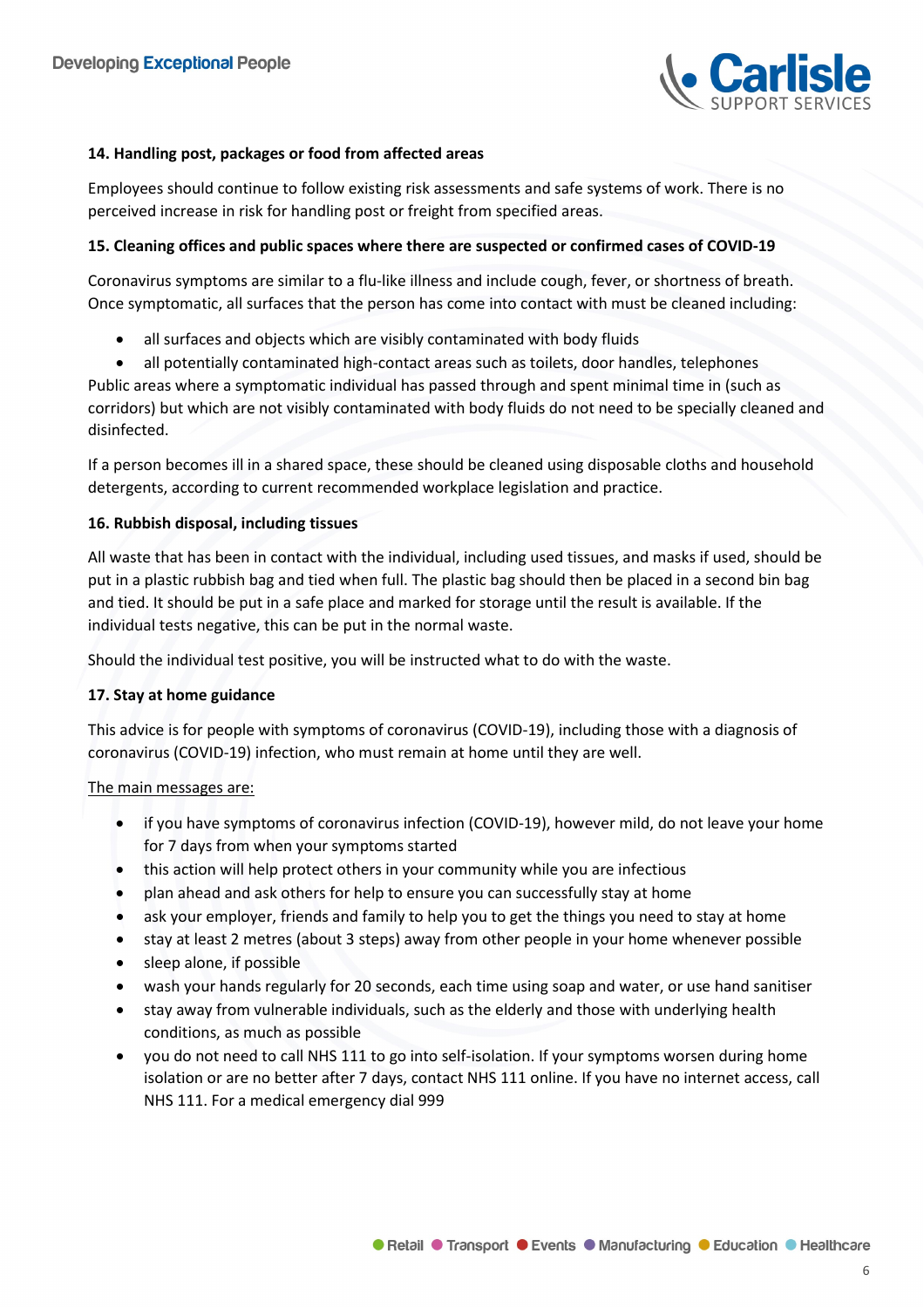

# **Clarification on self-isolation**

#### 7-day isolation

if you have symptoms of coronavirus infection (COVID-19), however mild, do not leave your home for 7 days from when your symptoms started.

- a high temperature
- a new continuous cough

This will help to protect others in your community while you are infectious.

Do not go to a GP surgery, pharmacy or hospital.

You do not need to contact NHS 111 to tell them you're staying at home.

# 14-day isolation

Those who have had close contact with either a suspected or confirmed case should stay at home for 14 days from the last time they had contact with the individual.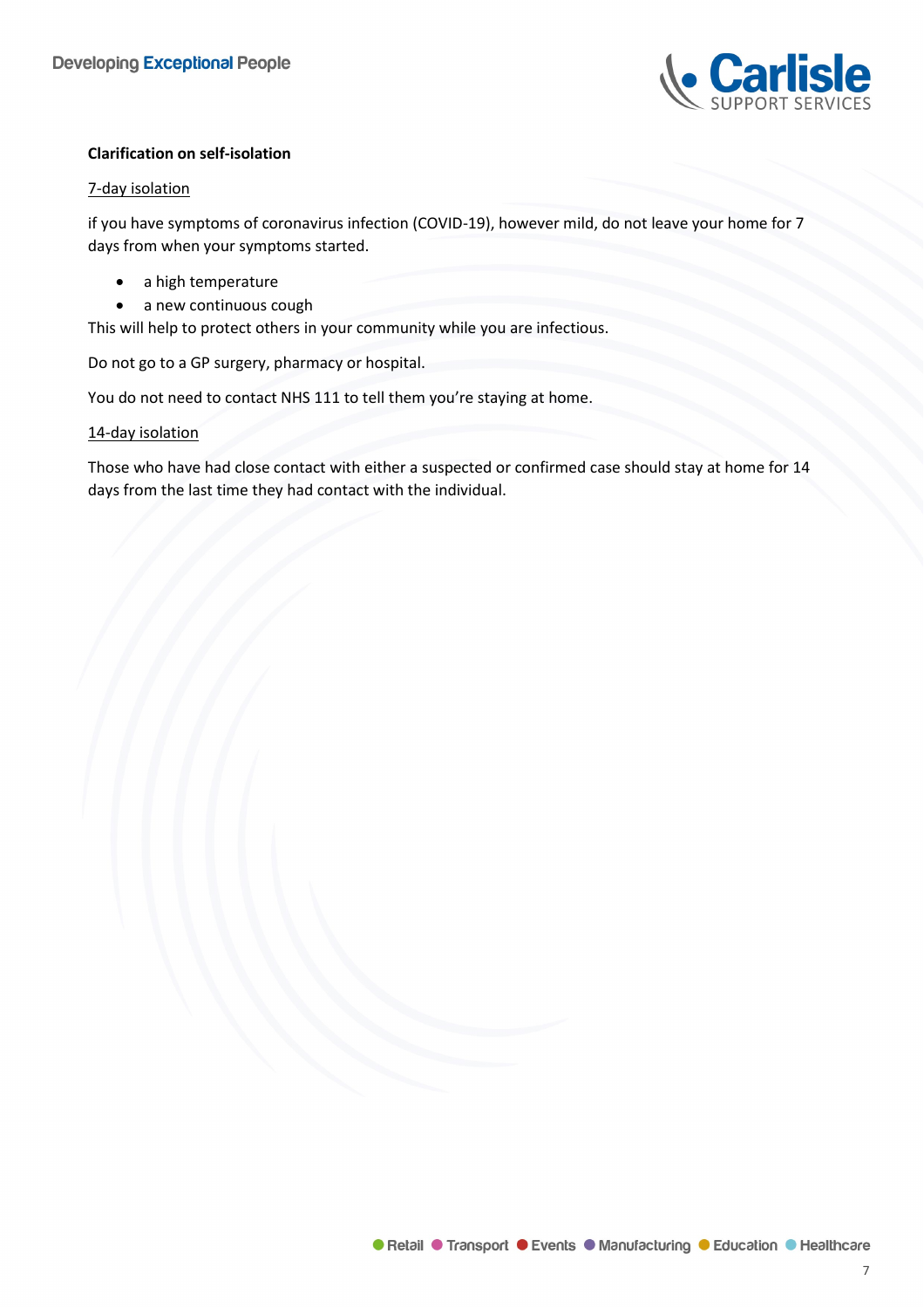

# **Specific Carlisle Support Services information for employees**

# **If an employee has a confirmed case of Coronavirus**

Employees will get statutory sick pay from the first day off work, not the fourth, to help contain coronavirus. If an employee informs us that they have been confirmed as having contracted Coronavirus, HR **must** be informed, giving full details of the employee, information on advice given and by whom and an expected return date. **SSP cannot be expected to be paid if the relevant department is not made aware.**

You should then immediately consult with your line manager with regard to notifying your client if you have been in work on a clients site.

# **Employees who self-isolate**

Our normal sickness absence and pay policy will apply to employees who have to self-isolate, or have had to go into quarantine, including the temporary extension rules on SSP. Alternatively, there will be the option of taking paid annual leave. Annual leave will only be granted up to the employees current holiday entitlement.

Should an employee inform us that they have been advised to self-isolate, then we **must** ensure that this is logged with the HR department who will keep a database of such employees. It is vitally important to remember that any employee who has been told to self-isolate, should not be rostered for shift until that isolation period is over. As per the normal procedures, a return to work interview will be conducted with returning employees.

# **Employees who act as carers**

There is no obligation to pay an employee who is not sick but cannot come to work because they have childcare/carer responsibilities due to the Coronavirus outbreak. However, we will consider each case on its merits and consideration may be given to offer the employee the option of taking paid annual leave.

# **Employees who refuse to come to work due to concerns**

If an employee is worried about catching the virus and so refuses to attend work, we would listen to the employee's concerns and offer reassurance. Our response to this will depend on the actual risk of catching the virus at work. It will be different for every employee and will depend on specific circumstances including whether anyone in the workforce has already been diagnosed or there is another real risk of exposure. We may decide to offer a period of paid annual leave or unpaid leave, or allow the employee to work from home where this is feasible. Our response will be reasonable to the specific situation.

# **Discrimination, bullying and harassment**

Coronavirus is not a reason to treat employees differently because of their national origin. Placing extra obligations on individuals (more robust hygiene methods, for example) places the company at risk of a claim of race discrimination. Extra hygiene measures, if we decide to implement them, will be required of all employees.

You should be alert to "banter", or more serious instances of harassment, between employees about the virus which relates to someone's nationality or ethnicity and ensure that your zero-tolerance stance to harassment is maintained and any such incidents are reported directly to your line manager.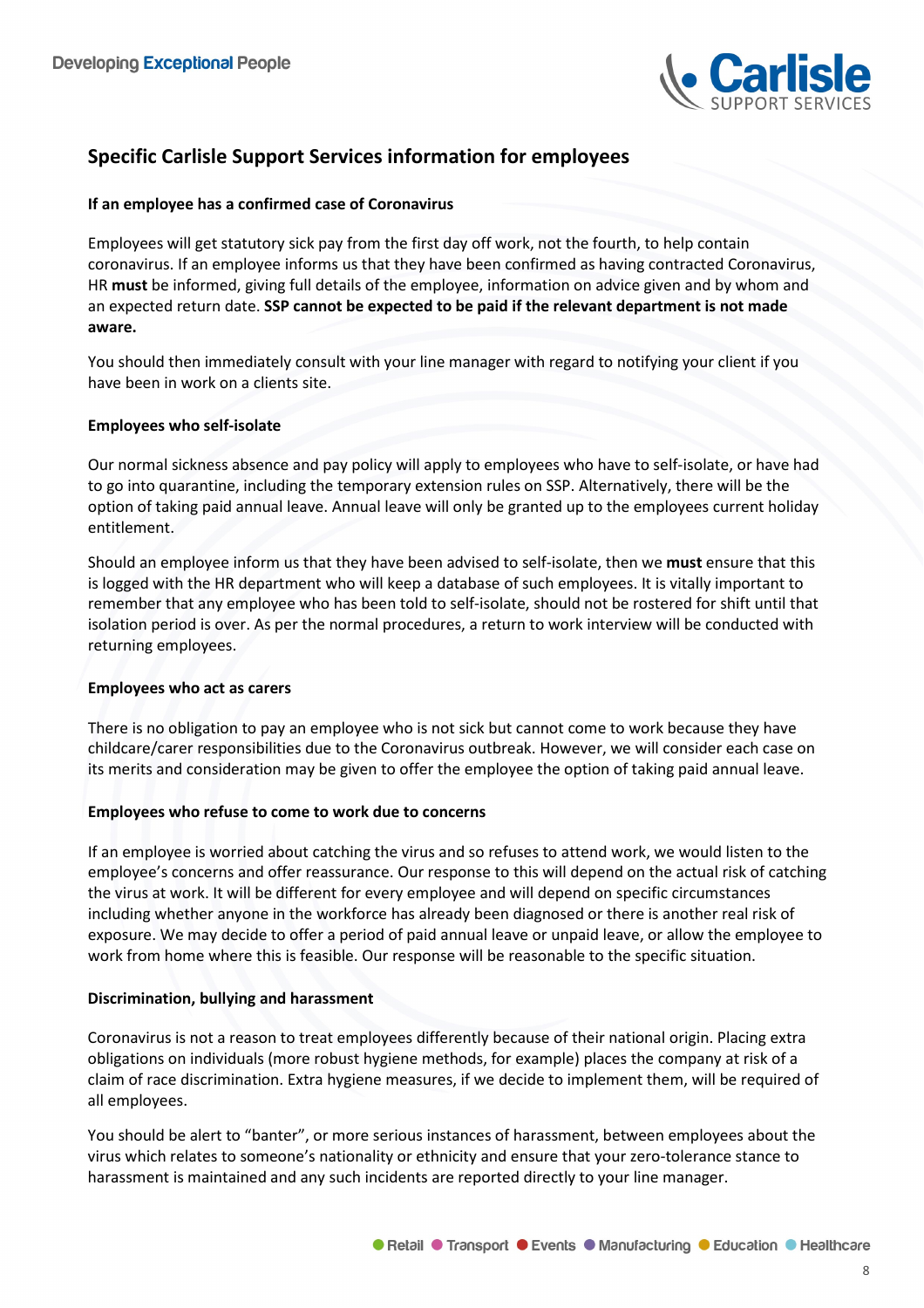

# **Employees planning to travel abroad**

Employees may have pre-booked annual leave to countries which have a high number of cases and you may be concerned that they pose a risk of picking up the virus and exposing the rest of the workforce to it. We cannot force employees not to travel and employees may not be inclined to cancel their plans if it means they may miss an important family event or will incur any financial issues. Employees will be encouraged to maintain good hygiene whilst travelling and pay attention to any signs of ill health and to also follow the Foreign & Commonwealth Office travel advice. Whilst we can cancel annual leave that has already been requested and authorised, this may not be good for employee relations and we will never consider so without a clear justification.

# **Closure of business premises**

In the event that we are forced to close one of our offices due to a confirmed case of Coronavirus, employees will be asked to temporarily work from home if possible, to do so, equipment would be provided for this if necessary. We envisage that this should only be for about one day whilst our Cleaning division carry out a full deep clean of that office. Should there be a reoccurrence at that location, then a decision will be taken at that moment in time to determine whether to temporarily close the office or go through the deep cleaning process again.

#### **Closure of schools**

If schools or nurseries close due to suspected or actual cases of the virus, employees must notify us if they are unable to attend work due to a breakdown in their usual childcare arrangements. In this case, as in others where a child is unable to attend school due to closure, so the employee must remain at home to look after them, normal rules on unpaid time off for dependents will apply but as mentioned earlier we would consider to offer the employee the option of taking paid annual leave.

#### **Employees who are laid off work**

Some of our contracts will be affected by the Government advice to shut down activities such as sporting events and large indoor events. We have a responsibility to contracted employees to attempt to find them alternative work. In the case where this is not feasible, holiday pay may be granted up to the employees current entitlement value.

#### **UK Government Coronavirus support for employees,**

To make sure people in work can take the necessary time off to stay at home if they are suffering from coronavirus or to prevent its spread, changes have been made to Statutory Sick Pay and how Universal Credit supports self-employed claimants.

This includes:

- people who cannot work due to coronavirus and are eligible for Statutory Sick Pay will get it from day one, rather than from the fourth day of their illness – we intend to legislate so this measure applies retrospectively from 13 March 2020
- Statutory Sick Pay will be payable to people who are staying at home on government advice, not just those who are infected, from 13 March 2020 after regulations were laid on 12 March 2020 – employers are urged to use their discretion about what evidence, if any, they ask for